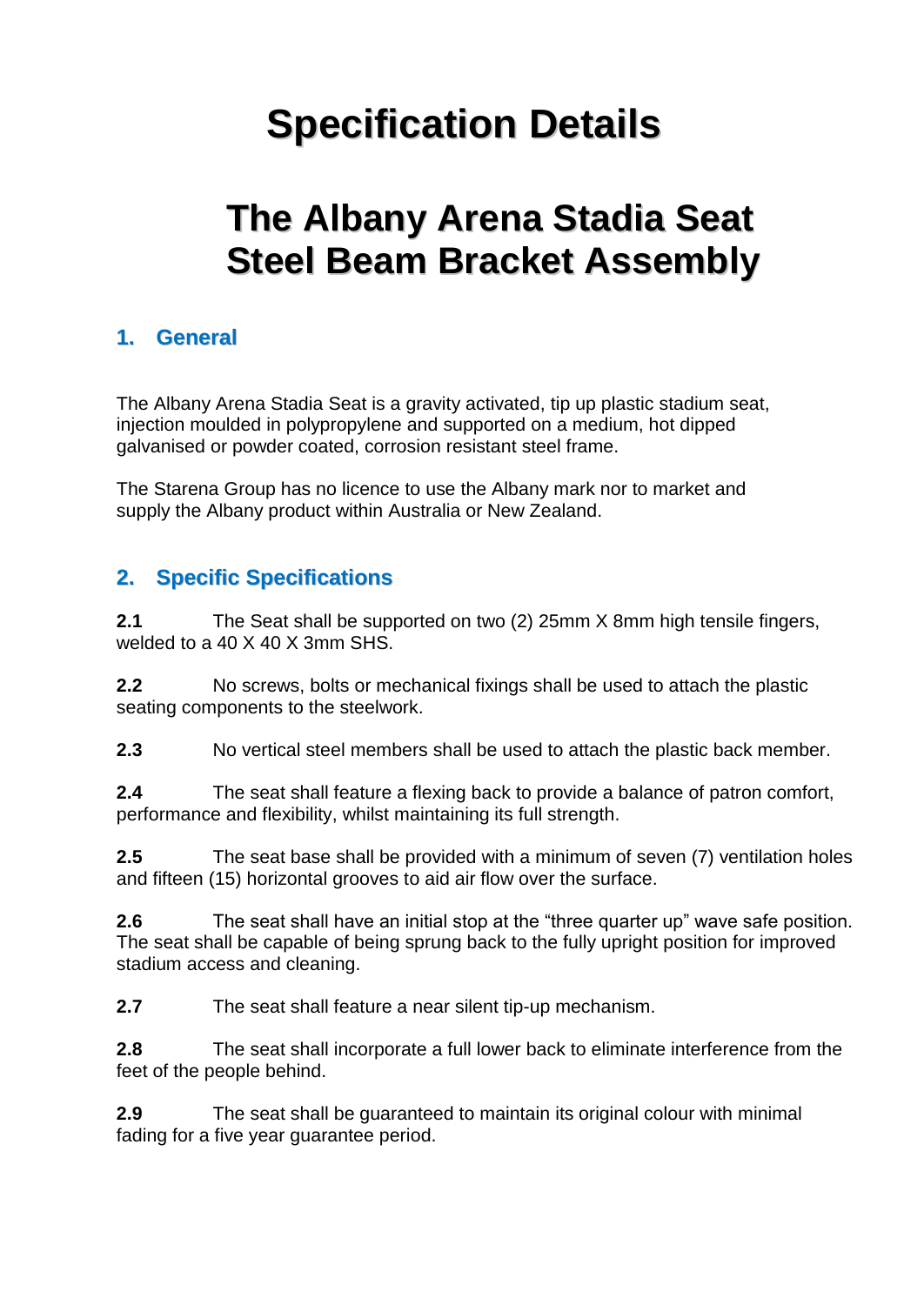#### **3. General Specifications**

- **3.1** A single or two digit numbering system shall be supplied.
- **3.2** Aisle end of row identification plates shall be supplied.
- **3.3** The seat shall provide posture positions in accordance with AS/NZ 4438 and Work Safe Australia dimensions for fixed chairs.
- **3.4** The seat shall be supplied so that the system will not fatigue in its useful life.
- **3.5** The seat shall embrace the sustainable environment considerations of reduce, reuse, recycle, accordingly all components are to be recyclable.

#### **4. Test Criteria**

The seat shall be designed to withstand the dynamic loading of spectators in accordance with BS4875 / EN12727:2000. In addition, the seat shall meet the following load criteria:

- **4.1 Seat Static Load Test: load applied 2000N X 10 times.**
- **4.2 Back Static Load Test: load applied 760N X 10 times.**
- **4.3 Seat Fatigue Test: load applied 950N X 200,000 times.**
- **4.4 Back Fatigue Test: load applied 330N X 200,000 times.**
- **4.5 Seat Impact Test: impact 6.4kg X 10 times @ 300mm.**
- **4.6 Back Impact Test: impact 6.4kg X 10 times @ 620mm.**
- **4.7** The seat shall meet the minimum requirements of BS4875 / EN12727:2000 and be **fully tested by independent test authorities.** The supplier shall submit such data with each tender.
- **4.8** The moulded seat shall be produced from polypropylene impact co-polymers, formulated with ultra violet light stabilization and anti static inhibitors.
- **4.9** For seating modules following shall apply; in accordance with AS1530:3., incorporating a fire retardant to the co-polymer, the following shall apply, in accordance with AS1530:3.

| Ignitability Index           | 0 |
|------------------------------|---|
| <b>Spread of Flame Index</b> | 0 |
| <b>Heat Evolved Index</b>    | 0 |
| <b>Smoke developed Index</b> | 3 |

 In addition, the Seat shall comply with the following: BS5852 – 1990 Section 5 – with Fire Ignition Sources 0, 4, 5, 6 and 7.

 The Seat shall also comply with CSIRO BCE Doc 01 / 136 – April 2001: A protocol for the selection of row seating on the basis of fire performance.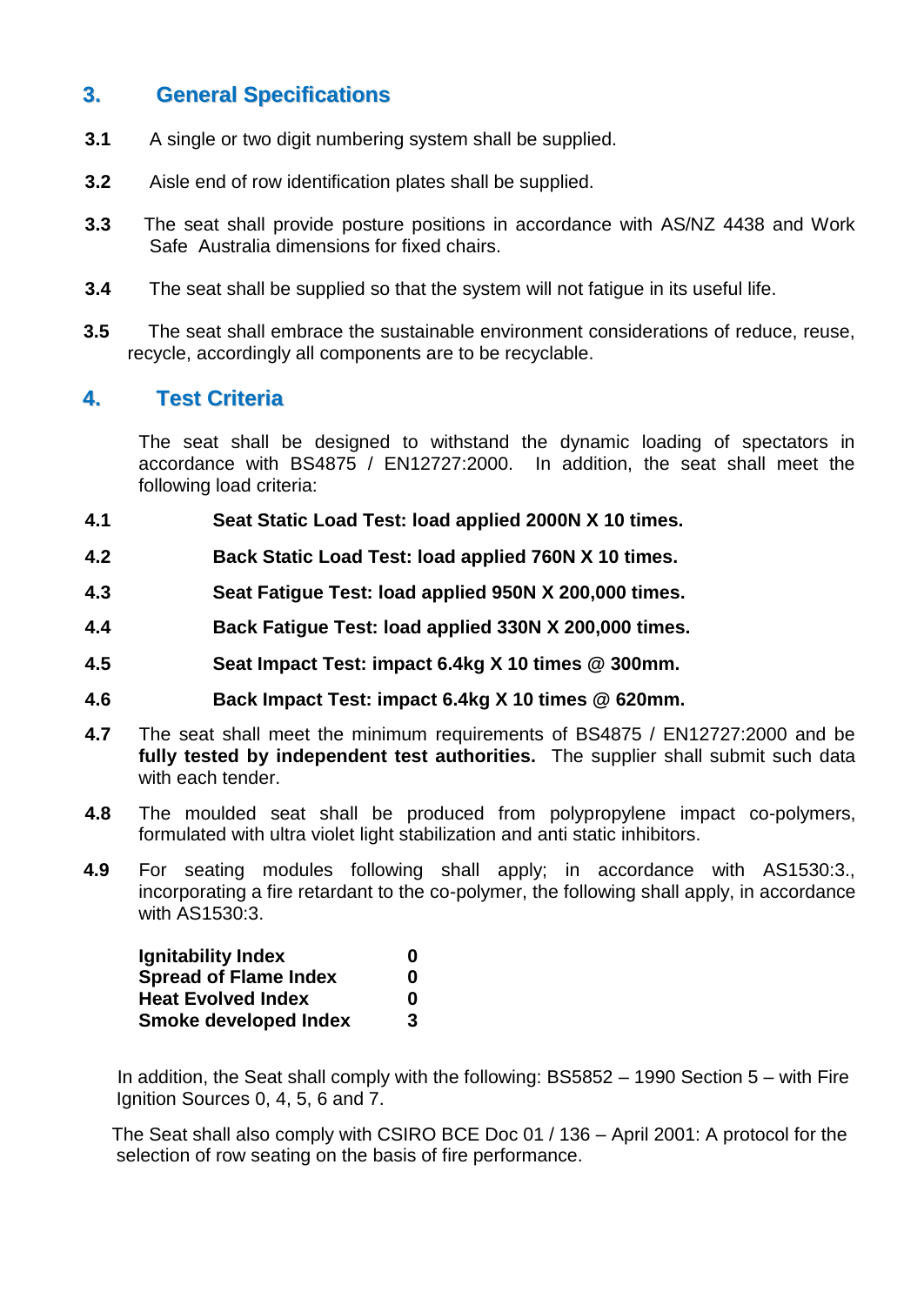#### **5. Structural Steel Criteria**

 All structural steel elements shall comply with the following or equivalent country standards:

- **5.1** All workmanship and materials shall be in accordance with AS4100 and AS1554, unless varied by the lead contract documents.
- **5.2** Unless noted otherwise, all material shall be:
- Grade 300 hot-rolled plates complying with AS3678.
- Grade 300 hot-rolled flats, TFC, TFB, angles 100 X 100 each or 125 X 75 VA and smaller complying with AS3679.1.
- Grade 300 plus UB, UC, PFC and angles 125 X 125 each or 150 X 90 UA and larger.
- Grade C350RHS, SHS complying with AS1163.

**5.3** Welding shall be carried out in accordance with AS1554.1, welding consumables shall be E48XX or W50X U.N.O. All welds shall be 6mm CFWSP category U.N.O. CPBW shall be SP category U.N.O., inspection shall be carried out to AS1554.1, and all welds shall be 100% visually scanned.

For CPBW allow for physical testing (intervals to be nominated). Butt welds shall be complete penetration welds to AS1554.

**5.4** Provide seal plates to all hollow sections, provide vent holes to hollow members and drain holes. All members which are hot dipped galvanised.

**5.5** Structural steelwork shall have the following surface treatment in accordance with the specifications.

| Element | <b>Surface</b><br><b>Cleaning</b> | <b>Protective</b><br>Coating |
|---------|-----------------------------------|------------------------------|
|         |                                   | Hot dip galvanised           |

# **6. Fixing Criteria**

Fixings - all mechanical anchors nominated shall be a minimum of Hilti M10 X 60mm. HSC under cutting anchors, or approved equal, installed in accordance with the manufacturers specifications.